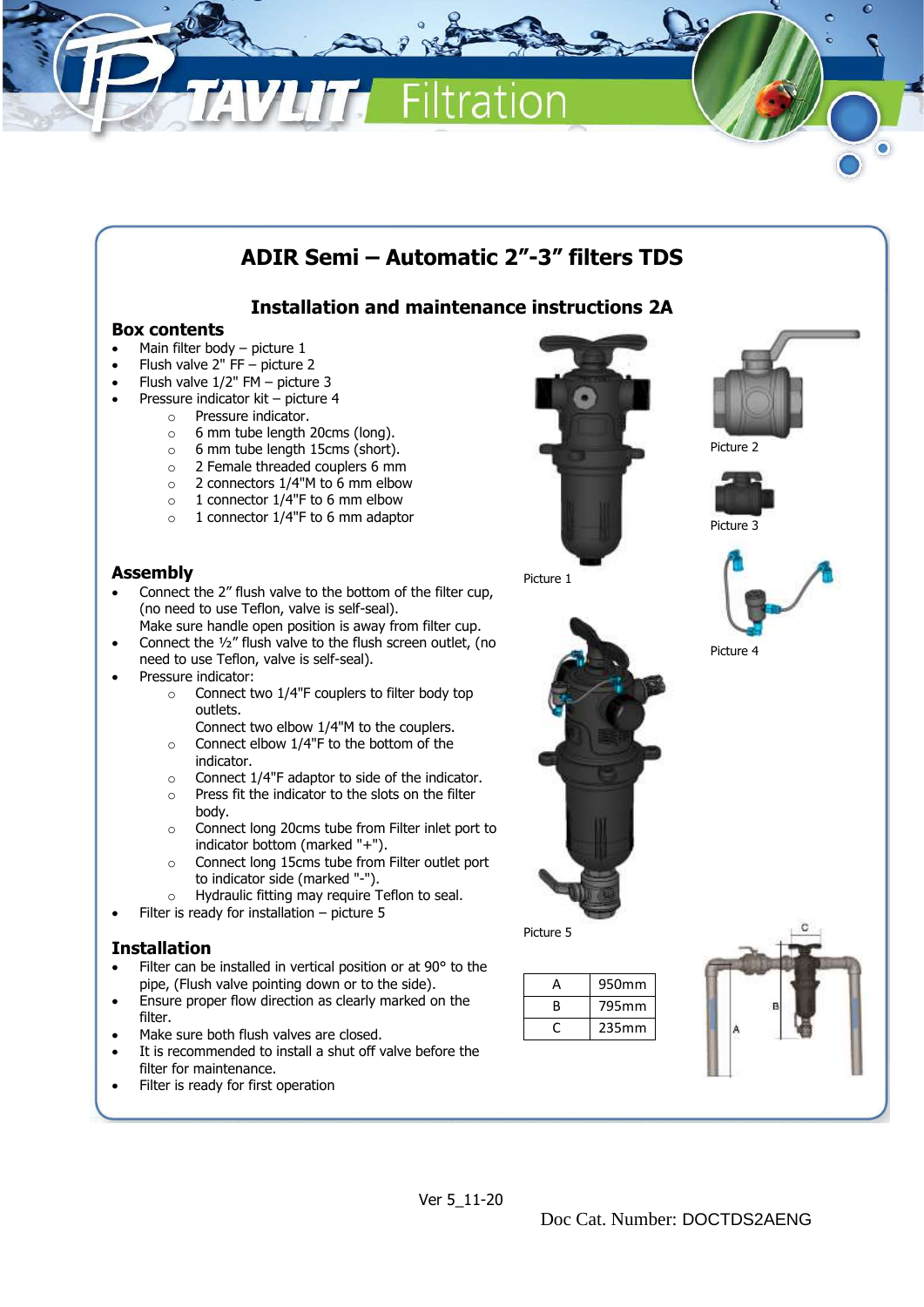#### **First Operation**

- Open the water source and check for leaks.
- Perform 2-3 flushing cycles as outlined below.
- Filter is ready for use.

#### **Flushing the filter**

- The disc element needs to be cleaned when the head loss across the filter reaches 0.5-0.7 bar and the red pin protrude from the pressure indicator. picture 6
- Open the bottom flush valve picture 7
- Turn the handle  $1/4+$  of a turn until the stop picture 8
- Wait 15–30 seconds.
- Turn the filter handle back
- Close the bottom flush valve
- Open the secondary flush valve for 10 seconds and close.

**Please note**: the strength required to turn the handle may vary according to the water quality and its source.

#### **Trouble shooting**

- Head loss is not decreasing after flushing cycle:
	- o Check that the pressure is not below 2 bar.
	- o Check that there is no disturbance to the flushing flow.
	- o Flush the internal screen by opening its flush valve.
	- $\circ$  Repeat the flushing cycle again, do not forget to open the filter flush valve before turning the handle.
- Filter is still not clean:
	- o Clean the internal screen by disassembling and flushing manually.
	- o Open the filter cup.
	- o Disassemble the lower thread and remove piston
	- o Check that the seal is intact and in its position.
- Filter handle is not turning
	- o Check that the flush valve is fully open before turning the handle.
	- o Check that water flows through the bottom valve.
	- o Check that inlet pressure is lower than 6 bars
- Filter handle is still not turning
	- o Partly Close the inlet maintenance valve and turn the handle
	- o Perform a flushing cycle.
	- o Open the inlet valve





Picture 6 Picture 7

Picture 8 Picture 9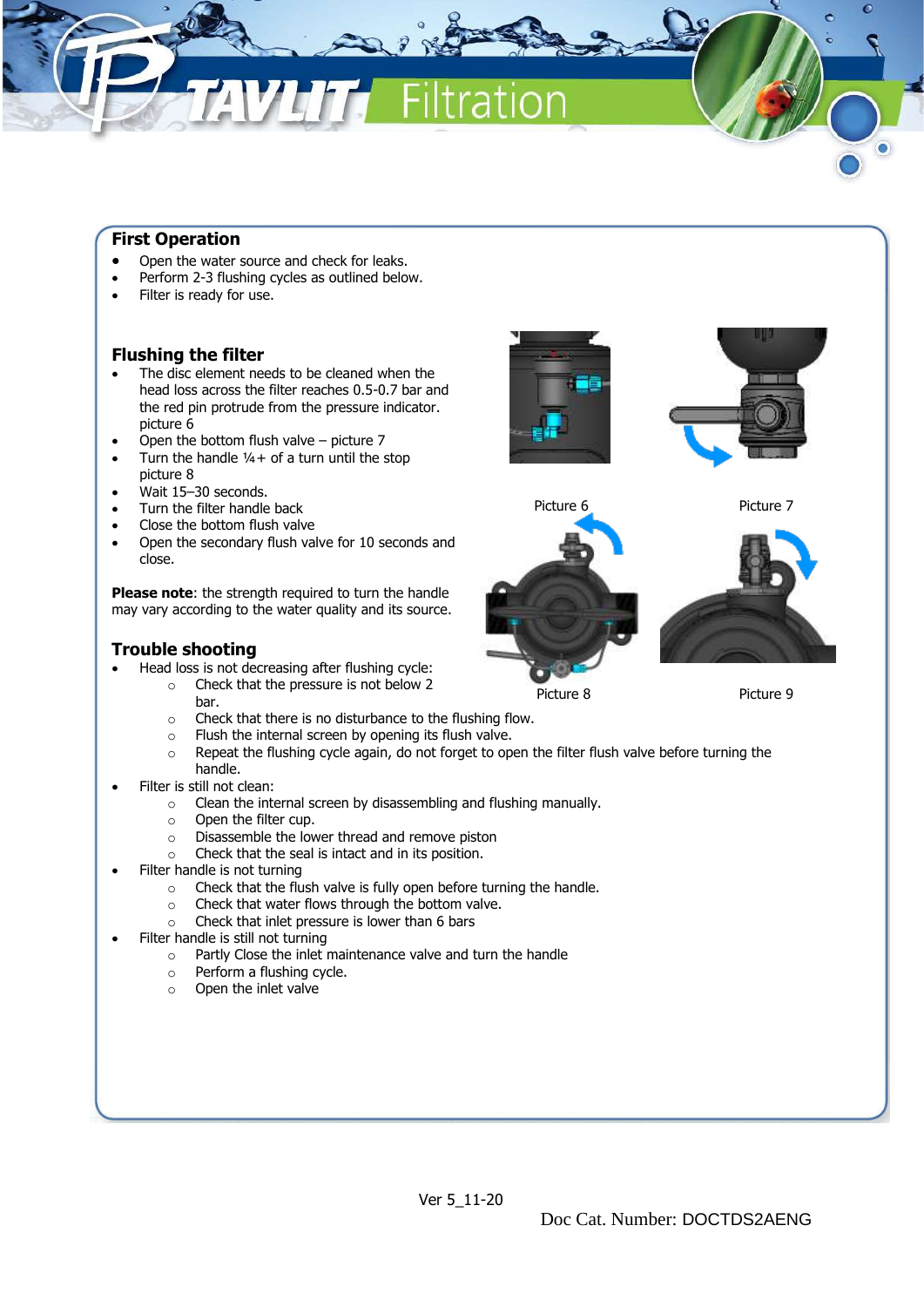## **Periodic Maintenance**

#### **Warning:**

- **Before servicing the filter make sure it is empty of water and the inlet valve is closed.**
- **Never open the filter under pressure! to release pressure open the lower or secondary flush valve**

#### Secondary flush port

- The secondary flush port should be examined every 30 days or if the flush cycle does not reduce the head loss (filter does not flush effectively).
- Disassemble the female coupling with the flush valve. Picture 10.
- Rotate the screen disc counterclockwise and pull out. Picture 11.
- Flush thoroughly under stream of water.
- Return the disc to its place and rotate clockwise until it stops.
- Assemble the coupling with the flush valve and close.

#### Discs manual cleaning

- The Discs should be cleaned manually at the beginning of the irrigation season, every 90 days thereafter or if the flush cycle does not reduce the head loss (filter does not flush effectively).
- Open the tightening ring counterclockwise
- Pull it down and put aside.
- Release the filter cup by shaking it and pulling down.
- Open the lower thread and remove it without dismantling the spring. Picture 12.
- Remove the piston. Picture 13
- Remove the discs carefully avoiding damage to the seal. Picture 14.
- Flush discs thoroughly under stream of water. Make sure hard adhesives are removed.
- Return all discs to the spine make sure you returned all of them.
- Check that the seal is in its position.
- Return the piston  $-$  make certain it is in the correct orientation and push upwards.
- **Note** In the correct position the 2 rails will slide into the 2 slots, all other rails have one slot see picture 15
- Tighten the cup to the filter body and position the cup protrusion opposite the socket in the filter body.
- Return the locking ring to its place and tighten by hand until it stops.





Picture 10 Picture 11





Picture 12 Picture 13





Picture 14 Picture 15